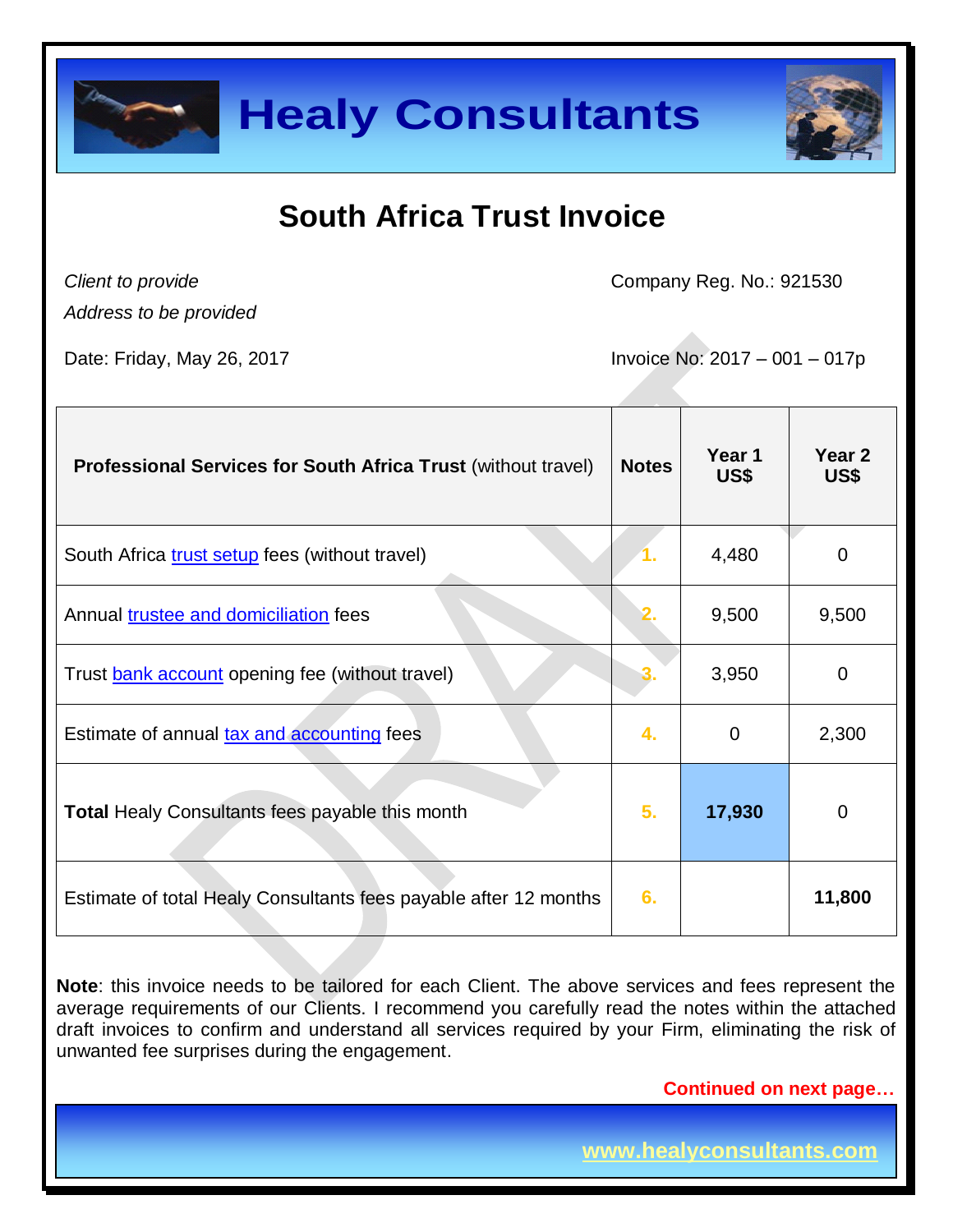

### **South Africa Trust Invoice**

#### *Notes to invoice above*

**1.** Healy Consultants' fees to efficiently and effectively project manage our Clients' trust setup engagement to a timely completion within two [weeks](http://www.justice.gov.za/master/trust.html) (click link), including **i)** time taken with our Clients to agree the optimum corporate-fiduciary structure, while legally minimising global taxation **ii)** devising a strategy to complete the engagement without our Client travelling **iii)** finding solutions to [challenges that occur](http://www.healyconsultants.com/engagement-project-management/) throughout the engagement and **iv)** weekly [detailed email](http://www.healyconsultants.com/index-important-links/weekly-engagement-status-email/)  [engagement status updates](http://www.healyconsultants.com/index-important-links/weekly-engagement-status-email/) to our Client. Healy Consultants never gives up until we complete the engagement, regardless of the complexities or obstacles presented by banks and Governments;

All [engagement fees](http://www.healyconsultants.com/company-registration-fees/) (click link) are agreed and paid up front and agree to the fees published on our country web pages. Consequently, there are no hidden fees or surprises or ambushes throughout the engagement. All engagement deadlines are agreed up front in the form of a detailed project [plan,](http://www.healyconsultants.com/index-important-links/example-project-plan/) mapping out deliverables by week throughout the engagement term;



Every week during the engagement, we email our Client a detailed email engagement status [update.](http://www.healyconsultants.com/index-important-links/weekly-engagement-status-email/) Our Client is immediately informed of engagement problems together with solutions. Your dedicated engagement manager is reachable by phone, skype, sms, WhatsApp, Viber, live chat and email and will communicate in your preferred language;

The fee to create the trust includes **i)** creating and executing the trust deed and other documentation **ii)** transferring legal ownership of the trust assets to the trustees and **iii)** conducting the initial KYC review of our Client. Non-standard trusts may incur additional fees (including legal fees), to be confirmed in advance with our Client. Following engagement completion, Healy Consultants will refund our Client any excess of funds received over actual Government costs paid;

**2.** Healy Consultants will provide trustees to own and manage the trust assets on our Client's behalf. The trustees' responsibilities include **i)** day-to-day management of the trust assets; **ii)** managing trust distributions; **iii)** accepting new trust assets; **iv)** maintaining the trust's statutory records; and **v)** conducting the trust's annual review;

 **Continued on next page…**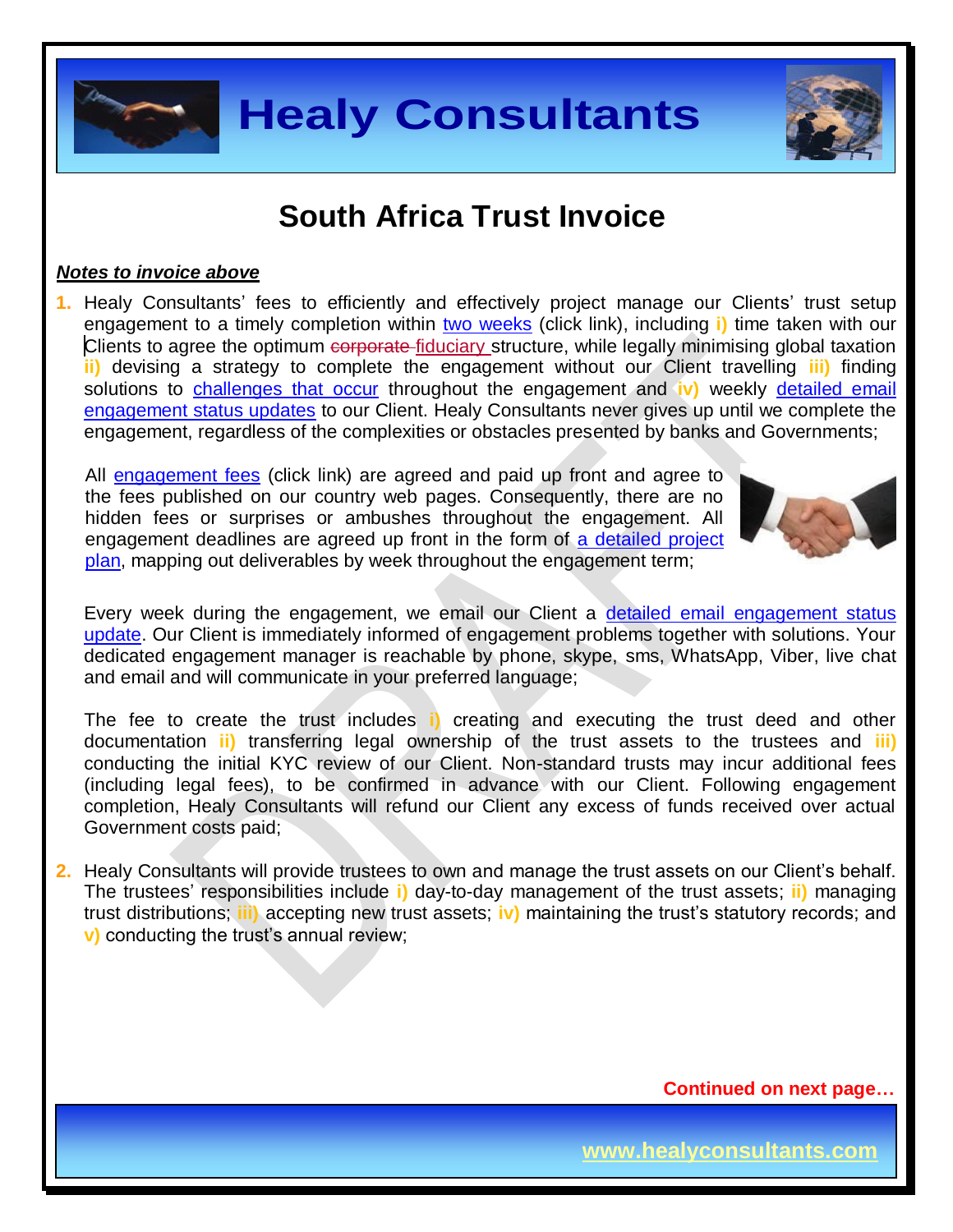



### **South Africa Trust Invoice**

- **3.** In accordance with the **South African Companies Act**, a South African trust must have a correspondence address in South Africa from the date its formation. This address will receive all official government communications and notices. Thereafter, this address will be used to receive government correspondence including **i)** the annual tax return, **ii)** notice of the annual return; and **iii)** notice of government audits. Most of our Clients wish to place Healy Consultants' [South Africa](http://www.healyconsultants.com/virtual-office/) [address \(click link\)](http://www.healyconsultants.com/virtual-office/) on invoices, contracts, websites and business cards;
- **4.** Healy Consultants will be pleased to open a South Africa trust bank account without travel. It is a time consuming task, Healy Consultants will shelter our Client from the administrative challenges. As you can appreciate, it is a difficult task to obtain bank account approval through a newly formed trust, when shareholders and directors and bank signatories reside overseas. Healy Consultants will prepare a business plan for the bank to optimize the probability of trust bank account approval. Depending on our Client business and nationality, there is a 20% probability the banks will request a bank signatory to travel for a one hour bank interview. Healy Consultants will try its best to negotiate with the bank for a travel exemption. If our Client must travel to New Zealand for trust bank account opening, Healy Consultants will refund our Client US\$ 950;

If our Client is not comfortable with a South Africa trust account, Healy Consultants will be pleased to open an open an [international bank account](http://www.healyconsultants.com/international-banking/) outside of South Africa. Examples include New York, Germany, Liechtenstein, Austria, Bulgaria, Australia, London, South America or Dubai. All banks will be top tier banks in these countries with excellent internet banking services. Example of our global banking partners include HSBC, Standard Chartered, Citibank, Barclays, Emirates NBD, ANZ bank, UBS or Credit Suisse;

The banks enjoy ultimate power of approval of trust bank account applications. Consequently, guaranteed success is outside of Healy Consultants' control. What is inside our control is the preparation and submission of a high quality bank application that maximizes the likelihood of approval. To date, we enjoy a 100% approval record because of [our global banking relationships](http://www.healyconsultants.com/international-banking/corporate-accounts/) and determination;







 **Continued on next page…**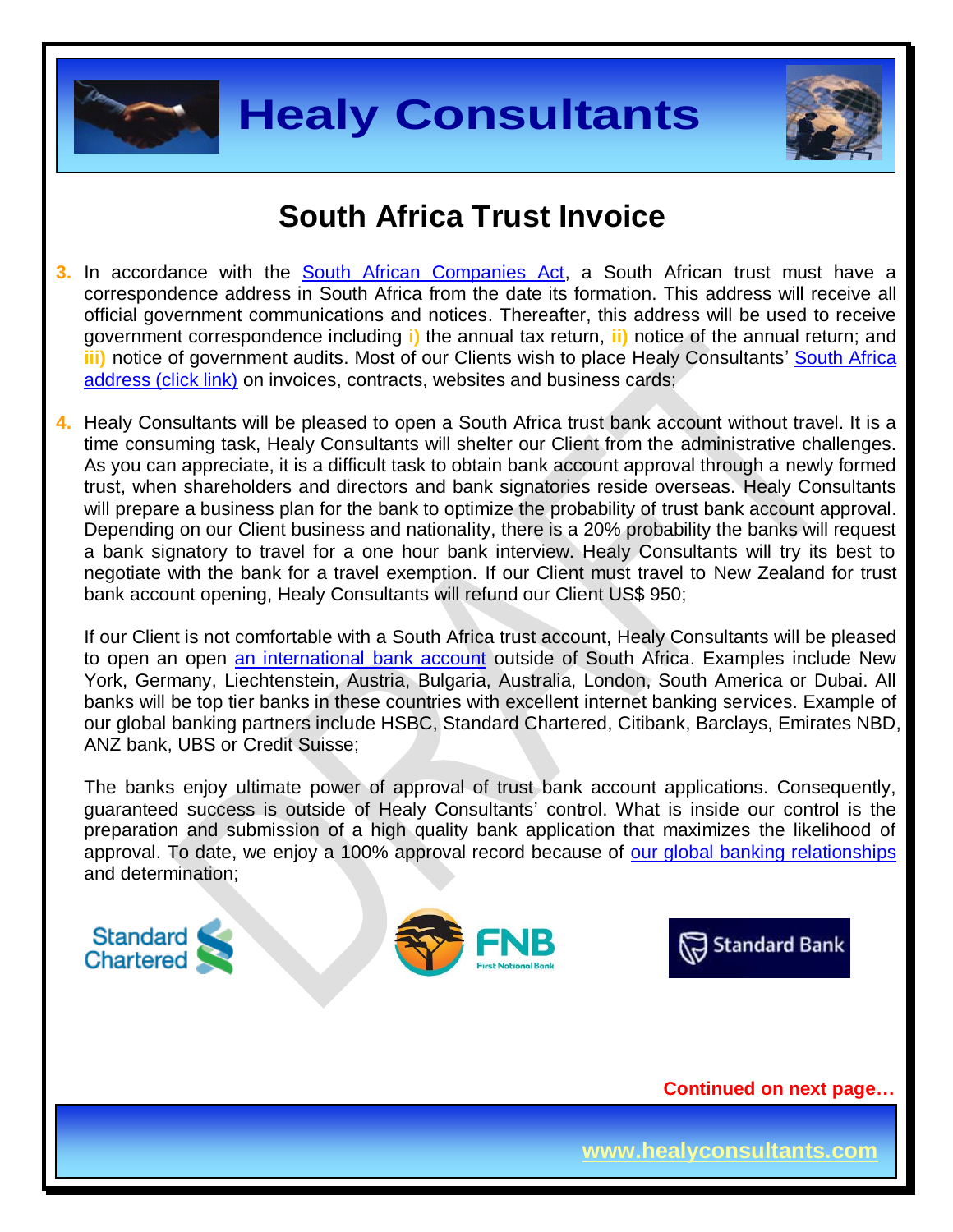



### **South Africa Trust Invoice**

Global banks continue to tighten trust bank account opening procedures, their internal compliance departments completing more thorough due diligence of Clients. Consequently, our Clients should expect the bank account approval period to take up to 4 weeks. Furthermore, global banks now require evidence of proof of business in the country where the bank account will be, including sales contracts or lease agreement;

**5.** For an active trust, these **accounting and tax** fees are an estimate of Healy Consultants fees to efficiently and effectively discharge your annual trust accounting and tax obligations. Following receipt of a set of draft accounting numbers from your trust , Healy Consultants will more accurately advise accounting and tax fees;



- **6.** All fees quoted in this invoice correspond to fees quoted on Healy Consultants' [website.](http://www.healyconsultants.com/company-registration-fees/) Please review this invoice carefully to identify errors. During the rush of a business day, it is possible Healy Consultants inadvertently made fee calculation errors, typing errors or omitted services or omitted historic fee payments from Clients. In the unfortunate event you identify invoice errors, please revert to me directly re the same. I apologize in advance if I or my staff made invoice errors;
- **7.** Assuming our Clients' re-engage Healy Consultants in year 2, this fee is an estimate of the fees payable next year, 12 months after the date of trust registration;
- **8.** The fees quoted in this invoice are a prediction of the fees required to efficiently and effectively complete this engagement in a timely manner. If during the engagement Healy Consultants realizes that the project is more complex than anticipated, requiring a large additional investment of time, my Firm will revert to request additional fees. If Healy Consultants completes the engagement faster than expected and more easily than expected, Healy Consultants is happy to refund some fees to our Client;
- **9.** According to the [South African Companies Act,](http://www.justice.gov.za/legislation/acts/2008-071amended.pdf), there is no minimum asset requirement to form a trust;

 **Continued on next page…**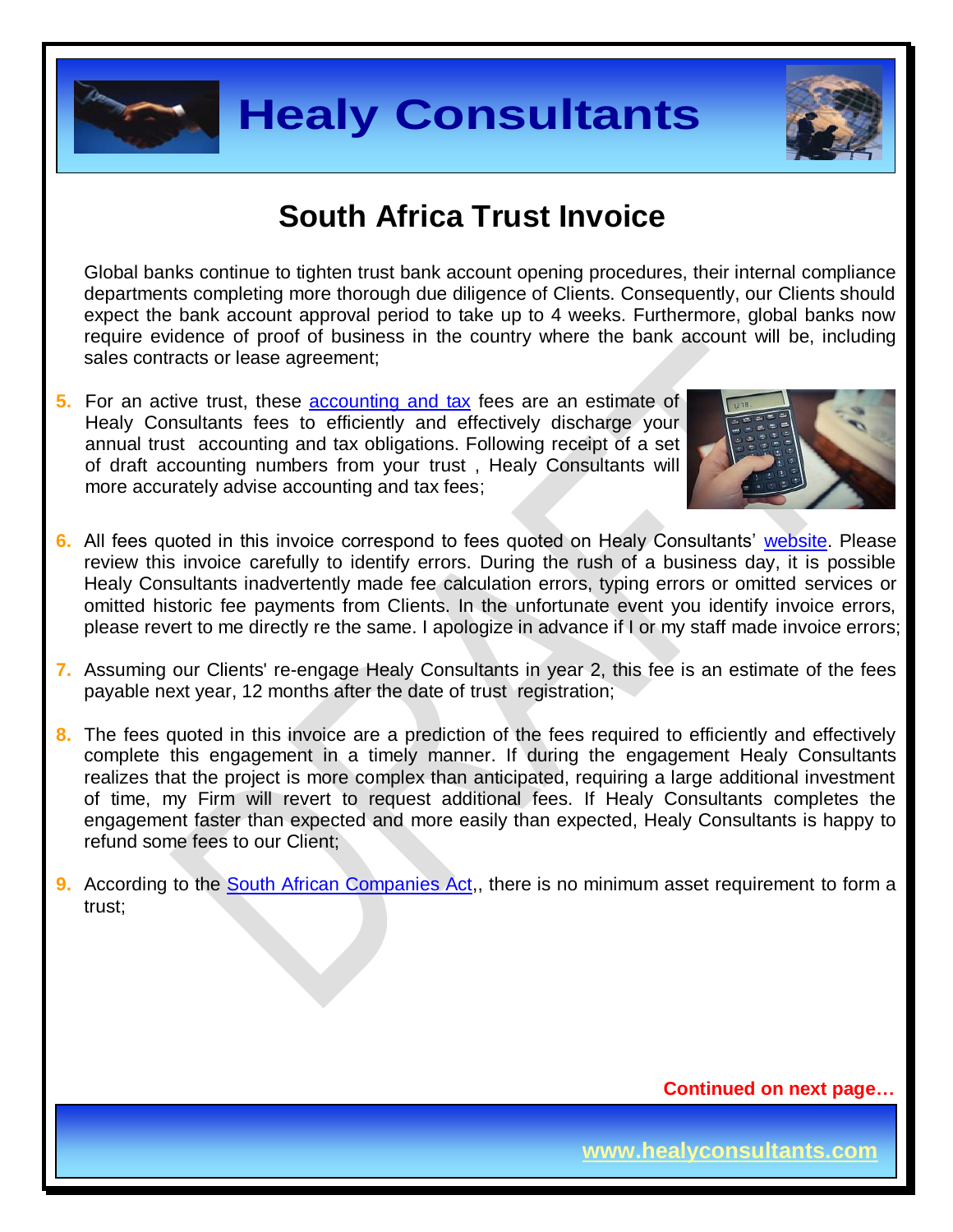



### **South Africa Trust Invoice**

**10.**If our Client and Healy Consultants properly plan this engagement, our Clients' will *not* have to travel during this engagement. Healy Consultants will efficiently and effectively complete trust registration and trust bank account opening in a timely manner without our Client presence. Instead, our Client will need to **i)** sign and get documents legalized in the Embassy in their country of origin and **ii)** courier the originals to Healy Consultants office;



- 11. Engage Healy Consultants to **project manage** business set up in every country on the planet. We are the best in the [world](http://www.healyconsultants.com/best-in-the-world/) at what we do, timely completing the  $\overline{A}$  to  $\overline{Z}$  of every country engagement;
- **12.**It is important our Clients are aware of their personal and trust tax obligations in their country of residence and domicile; and they will fulfill those obligations annually. Let us know if you need Healy Consultants help to clarify your local and international annual tax reporting obligations;
- 13. Depending on our Client business and nationality, the South Africa Government may require a special regulatory license to form a trust in the country. Healy Consultants will assist our Client secure license approval. However, the Government enjoys ultimate power of approval of trust registrations and business licenses;
- **14.**During the engagement, settlors, trustees' and benefiaries' documents may need to be translated into English before the Government and Bank approves trust registration and trust bank account opening respectively. Consequently, our Client should budget for possible additional translation and Embassy attestation fees. Either our Client or Healy Consultants can complete this administrative task;

As always, Healy Consultants will negotiate with all third parties to eliminate or reduce additional engagement costs. For transparency purposes, all third-party fee payments will be supported by original receipts and invoices. Examples of possible third party payments include **i)** Embassy fees **ii)** notary public costs **iii)** official translator fees;

**15.**To assist our Clients to minimize foreign exchange costs, we offer the payment in SG\$, Euro, Pounds or US\$. Kindly let me know in which currency your Firm prefers to settle our fees and I will send an updated invoice, thank you;

 **Continued on next page…**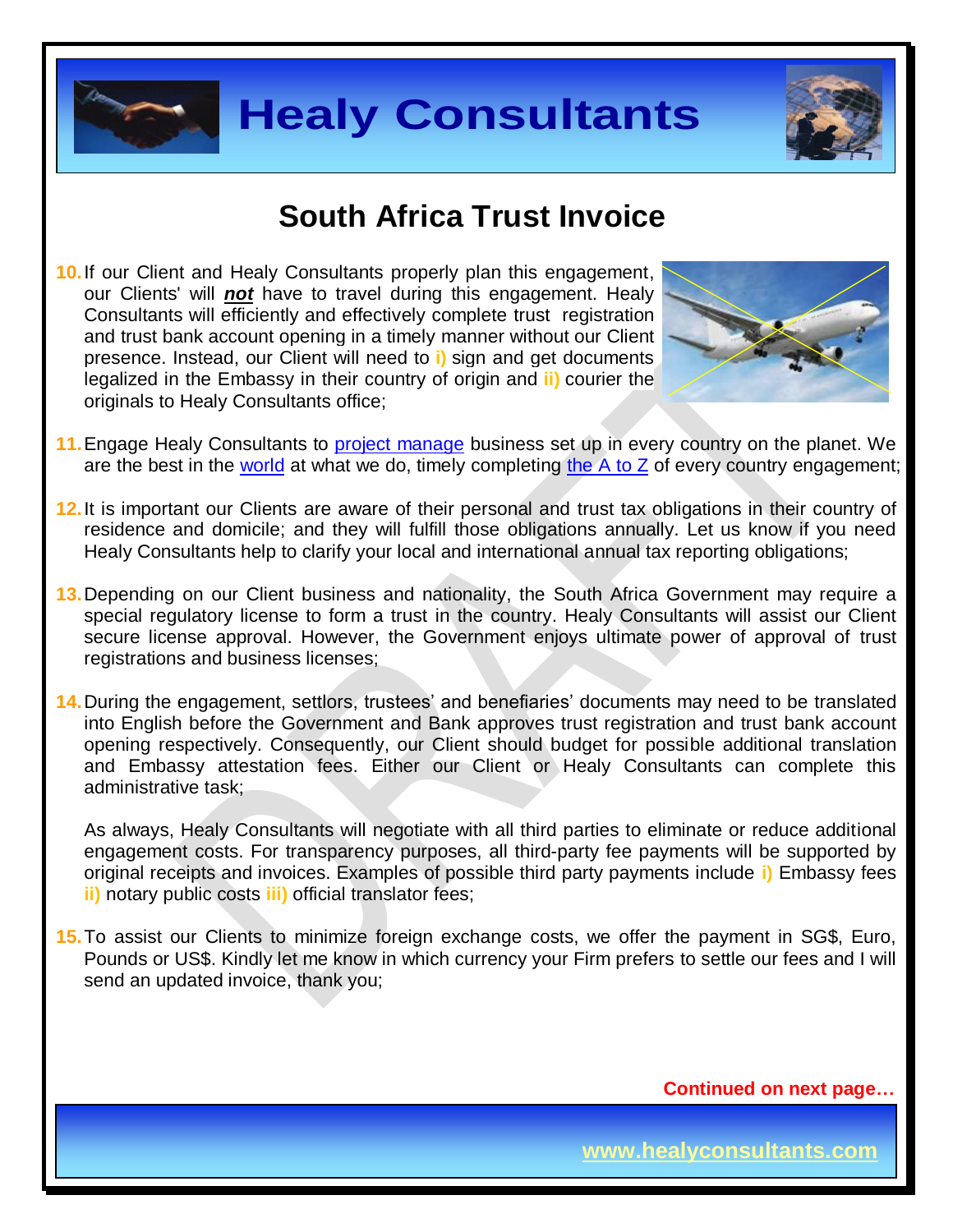



### **South Africa Trust Invoice**

- 16. As stipulated on our **[business website](http://www.healyconsultants.com/)** and in section 3 of our engagement letter, Healy Consultants will only commence the engagement following **i)** settlement of our fees and **ii)** completion and signing of our legal engagement letter;
- **17.**During the annual renewal engagement with our Client, our in-house Legal and Compliance Department reviews the quality and completeness of our Client file. Consequently, Healy Consultants may revert to our Client to ask for more up to date [due diligence documentation;](http://www.healyconsultants.com/due-diligence/)
- **18.**Healy Consultants will only incorporate your trust after 75% of [due diligence documentation](http://www.healyconsultants.com/due-diligence/) is received by email. Healy Consultants will only open a trust bank account after 100% of the Client's original due diligence documentation is received by courier;
- **19.**To efficiently and effectively complete your engagement in a timely manner, we recommend your Firm transfers these funds to Healy Consultants' corporate bank account. Thereafter, our Incorporation and Banking Team will aggressively advance your engagement, providing your Firm daily feedback as to engagement status. I would be grateful if you email us the bank transfer advice slip to enable my Accounting Department to accurately and timely identify bank receipts:



 **Continued on next page…**